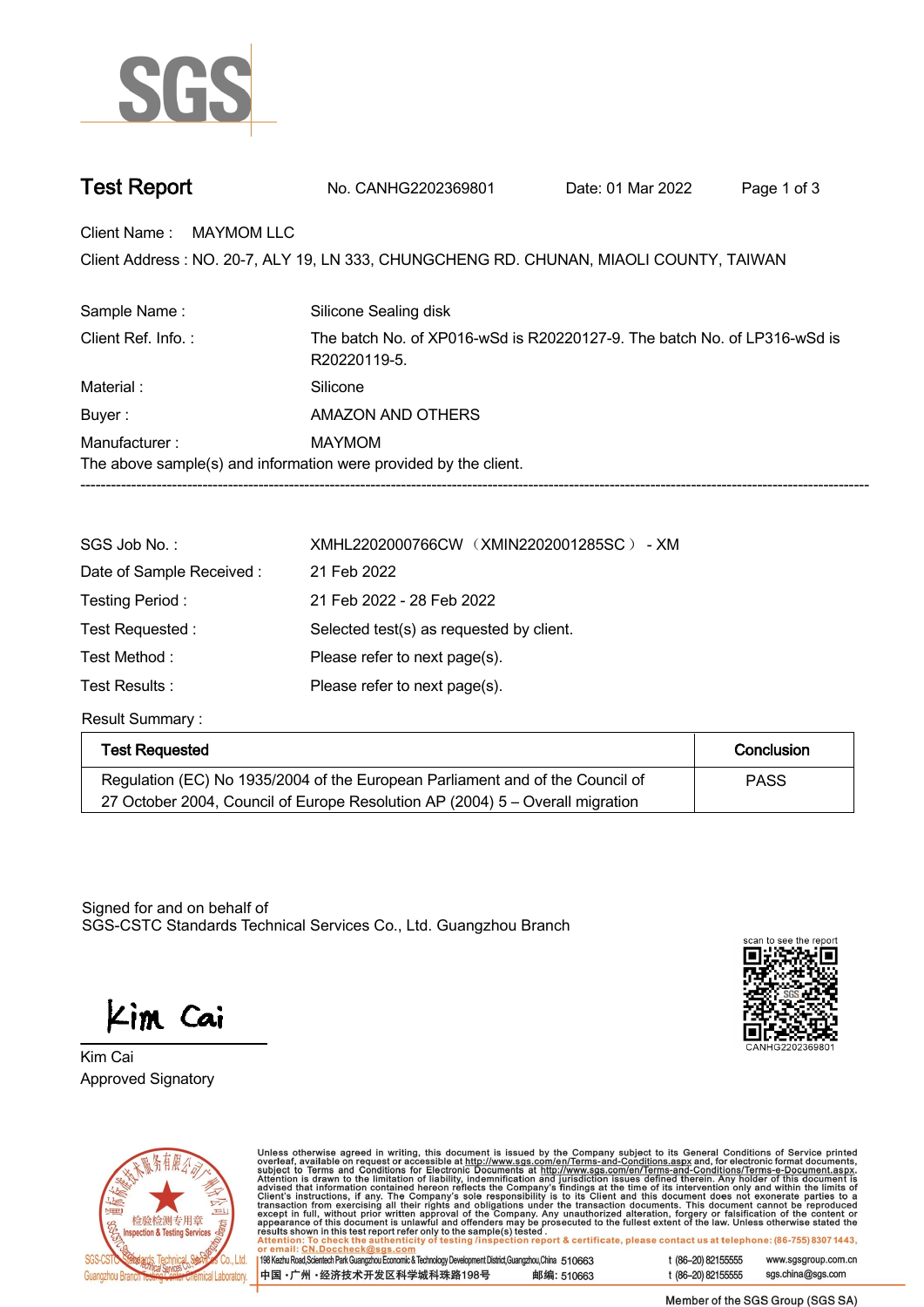

**Test Report. No. CANHG2202369801 . Date: 01 Mar 2022 . Page 2 of 3.**

**Test Results :.**

**Test Part Description : .**

| Specimen No.<br><b>SGS Sample ID</b> |                  | <b>Description</b>  | Material                |
|--------------------------------------|------------------|---------------------|-------------------------|
|                                      |                  |                     | (claimed by the client) |
| SN1                                  | CAN22-023698.001 | White silicone part | Silicone                |

## **Regulation (EC) No 1935/2004 of the European Parliament and of the Council of 27 October 2004, Council of Europe Resolution AP (2004) 5 – Overall migration.**

**Test Method :. With reference to Commission Regulation (EU) No 10/2011 of 14 January 2011 Annex III and Annex V for selection of condition and EN 1186-1:2002 for selection of test methods; or EN 1186-3:2002 aqueous food simulants by total immersion method;**

| Simulant Used                         | <u>Time</u> | Temperature    | Max. Permissible | Result of 001              | Comment     |
|---------------------------------------|-------------|----------------|------------------|----------------------------|-------------|
|                                       |             |                | <b>Limit</b>     | <b>Overall Migration</b>   |             |
| 50% Ethanol (V/V) Aqueous<br>Solution | 2.0hr(s)    | $70^{\circ}$ C | 60mg/kg          | $<$ 20mg/kg                | <b>PASS</b> |
| Area/Volume                           |             |                | -                | $0.93$ dm <sup>2</sup> /kg |             |

**Notes :.**

- **1. mg/dm² = milligram per square decimeter**
- **mg/kg = milligram per kilogram of foodstuff in contact with**
- **2. °C = degree Celsius**
- **3. Analytical tolerance of aqueous simulants is 2mg/dm² or 12mg/kg**
- **4. Analytical tolerance of fatty food simulants is 3mg/dm² or 20mg/kg**
- **5.Report the third migration result. .**



Unless otherwise agreed in writing, this document is issued by the Company subject to its General Conditions of Service printed overleaf, available on request or accessible at http://www.sgs.com/en/Terms-and-Conditions.as

198 Kezhu Road, Scientech Park Guangzhou Economic & Technology Development District, Guangzhou, China 510663 中国·广州·经济技术开发区科学城科珠路198号 邮编: 510663

t (86-20) 82155555 sgs.china@sgs.com

www.sgsgroup.com.cn

t (86-20) 82155555